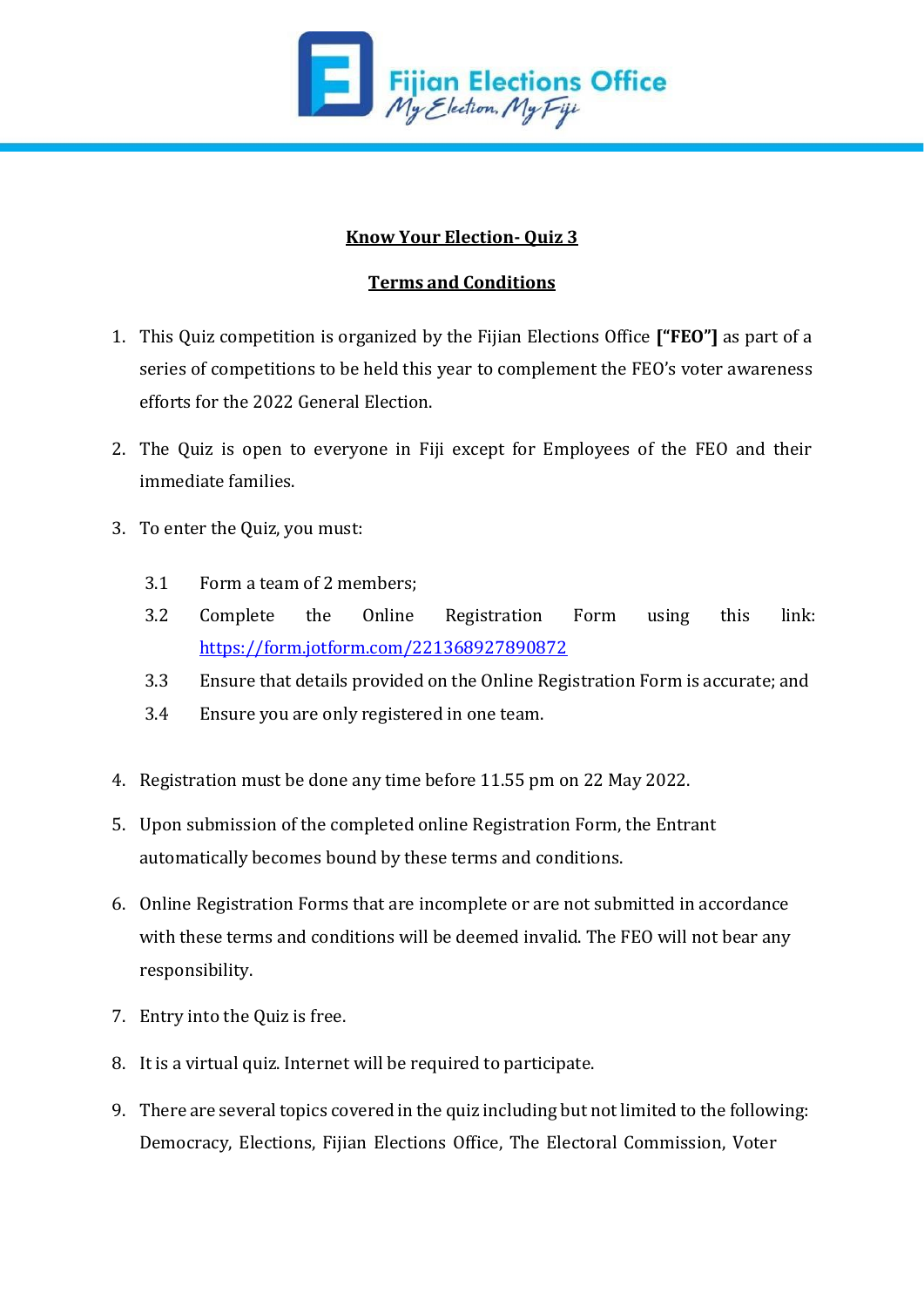Participation, Voting Systems, Voter Turnout, Electoral Laws, Political Parties and Fiji's Electoral History.

- 10. The Quiz will have 30 questions in total. Each correct answer will be worth five (5) points each. No points will be given for wrong answers.
- 11. The Quiz will take place virtually on 26 May 2022.
- 12. Teams will need to sign in and start the quiz on 26 May 2022 between 7:00pm to 7.30pm. Teams will not be able to start the quiz after 7:30pm. Once started, teams will have 60 minutes to complete the quiz.
- 13. Teams can only attempt the quiz once.
- 14. The prizes are as follows:

First prize: \$500.00 cash. Second prize: \$300.00 cash. Third Prize: \$200.00 cash. Fourth: \$100.00 cash. Fifth: \$50.00 cash. Consolation prizes: \$10 recharge cards x 5 (All teams that participate in the Quiz will go in the draw to win)

The prizes are non-transferrable and there will be no alternatives offered.

- 15. At the end of the Quiz, the teams to have earned the most points will win. In the event of a tie, the team to have completed the quiz in the least amount of time will be declared the winner.
- 16. In the unlikely event that no registrations are received by the closing date, the FEO may cancel the Quiz.
- 17. In the unlikely event that the registered teams do not participate in the Quiz, the prizes will not be awarded.
- 18. The winners will be notified on 26 May 2022 at the end of the Quiz.